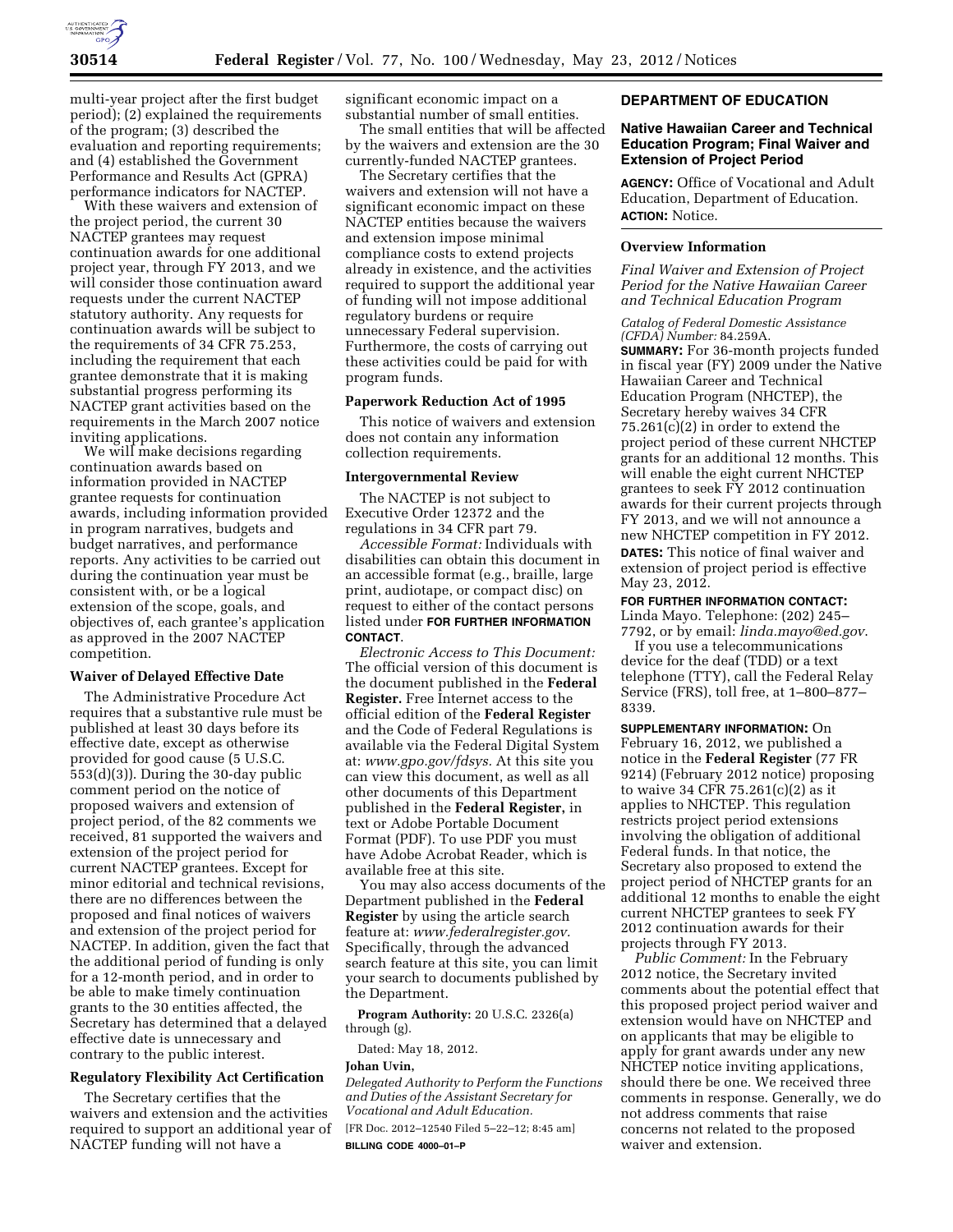## **Analysis of Comments and Changes**

*Comment:* Two commenters wrote in support of the proposed waiver and extension, discussed the benefits and accomplishments of current NHCTEP projects, and suggested that an extension of the current project period would allow grantees to continue their work and expand on their accomplishments.

*Response:* We agree with the commenters that extending the current NHCTEP grant period will allow current NHCTEP grantees to request continuation awards with which they could continue to work toward accomplishing the goals and objectives stated in their 2009 NHCTEP grant applications.

*Change:* None.

*Comment:* One commenter, while not addressing the Department's proposed waiver and extension, expressed a concern about the Department's use of the term ''Native Hawaiian'' in NHCTEP, asserting that the term ''Native Hawaiian'' is a racial or ethnic classification that the Department should not be using, in light of applicable U.S. Supreme Court rulings the commenter cited. The commenter requested that, unless the Department was following statutory terms explicitly requiring the use of what the commenter referred to as the ''Native Hawaiian classification,'' it should not apply that classification in NHCTEP. The commenter requested that the Department instead make NHCTEP grants available to all Hawaiians who meet certain socioeconomic or other criteria.

*Response:* Although this comment is not germane to the Department's proposed waiver and extension, we choose to address it in order to provide further clarification on the NHCTEP grant award authority. As stated in our February 2012 notice, the Department awards NHCTEP grants under authority of section 116(h) of the Carl D. Perkins Career and Technical Education Act of 2006 (Perkins Act or Act) (20 U.S.C. 2326(h)). Section 116(h) of the Act states that: ''the Secretary shall award grants or enter into contracts with communitybased organizations *primarily serving and representing Native Hawaiians* to plan, conduct and administer programs, or portions thereof, which are authorized by and consistent with the provisions of [section 116(h) of the Act,] *for the benefit of Native Hawaiians''* (20 U.S.C. 2326(h)) (Emphasis added). In accordance with this statutory authority, in its March 24, 2009, notice inviting applications published in the **Federal Register** (74 FR 12333) (March 2009

notice), the Department announced the availability of grants for communitybased organizations primarily serving and representing Native Hawaiians for the benefit of Native Hawaiians. Subject to the availability of funds for this program, the Department will continue to make NHCTEP awards to communitybased organizations primarily serving and representing Native Hawaiians for the benefit of Native Hawaiians, as specifically mandated by statute.

*Change:* None.

## **Background**

NHCTEP funds support grants to community-based organizations primarily serving and representing Native Hawaiians to plan, conduct, and administer career and technical education programs, or portions thereof, as authorized by section 116(h) of the Perkins Act. The eight current NHCTEP grantees were selected based on the March 2009 notice. The project period for the eight NHCTEP grantees is scheduled to end in  $F\bar{Y}$  2012. For these NHCTEP projects, the Secretary waives the requirement of 34 CFR  $75.261(c)(2)$ , the regulation that generally prohibits project period extensions involving the obligation of additional Federal funds, in order to extend the current NHCTEP project period for an additional 12 months. This waiver and extension will allow the eight current NHCTEP grantees to seek continuation awards in FY 2012 for project periods through FY 2013.

The Secretary's waiver of 34 CFR 75.261(c)(2) and extension of the current NHCTEP project period means that: (1) Current NHCTEP grantees will be authorized to request and receive NHCTEP continuation awards in FY 2012 for project periods through FY 2013; (2) we will not announce a new NHCTEP competition to make new awards in FY 2012; (3) the March 2009 notice will continue to govern current projects during the extension year; and (4) the eight currently-approved applications selected based on the March 2009 notice will govern NHCTEP continuation activities.

The March 2009 notice: (1) Established a project period of up to 36 months and reiterated that funding for multi-year awards would be dependent on a grantee meeting the requirements of 34 CFR 75.253 (continuation of a multi-year project after the first budget period); (2) explained the requirements of the program; (3) described the evaluation and reporting requirements; and (4) established the Government Performance and Results Act (GPRA) performance indicators for NHCTEP.

With this waiver and extension of the project period, the current eight NHCTEP grantees may request continuation awards for one additional project year, through FY 2013, with FY 2012 funds Congress has appropriated under the current statutory authority. We will consider these continuation award requests under the current statutory authority. Any requests for continuation awards will be subject to the requirements of 34 CFR 75.253, including the requirement that each grantee demonstrate that it is making substantial progress performing its NHCTEP grant activities based on the requirements in the March 2009 notice.

We will make decisions regarding continuation awards based on information provided in grantee requests for continuation awards, including information provided in program narratives, budgets and budget narratives, and performance reports. Any activities to be carried out during the continuation year must be consistent with, or be a logical extension of the scope, goals, and objectives of, each grantee's application as approved in the 2009 NHCTEP competition.

#### **Waiver of Delayed Effective Date**

The Administrative Procedure Act requires that a substantive rule must be published at least 30 days before its effective date, except as otherwise provided for good cause (5 U.S.C. 553(d)(3)). During the 30-day public comment period on the notice of proposed waivers and extension of project period, two of the three comments submitted supported the proposed waiver and extension of the project period, and one commenter did not address the issue. Except for minor editorial and technical revisions, there are no differences between the proposed and final notices of waiver and extension of the project period for NHCTEP. In addition, given the fact that the additional period of funding is only for a 12-month period, and to be able to make timely continuation grants to the eight entities affected, the Secretary has determined that a delayed effective date would be unnecessary and contrary to the public interest.

#### **Regulatory Flexibility Act Certification**

The Secretary certifies that the waiver and extension and the activities required to support an additional year of funding will not have a significant economic impact on a substantial number of small entities.

The small entities that will be affected by this waiver and extension are the eight currently-funded NHCTEP grantees.